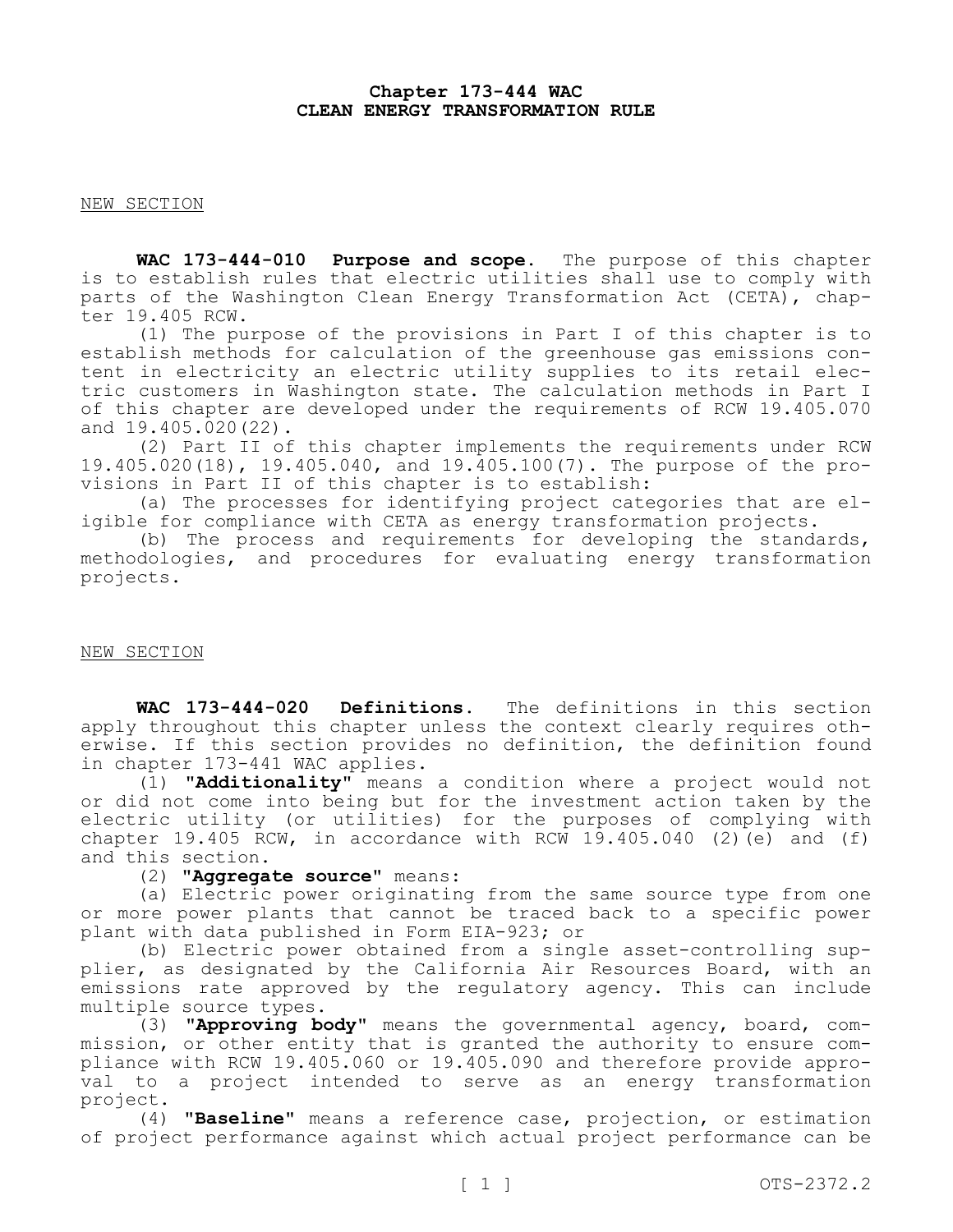measured. The baseline condition for a project is a reasonable representation of conditions that would likely have occurred during the energy transformation project implementation period if the project had not been implemented.

(5) **"Biogenic CO2"** is defined in 40 C.F.R. Part 98 as adopted in chapter 173-441 WAC.

# (6) **"Biomass energy":**

(a) Includes:

(i) Organic by-products of pulping and the wood manufacturing process;

(ii) Animal manure;

(iii) Solid organic fuels from wood;

(iv) Forest or field residues;

(v) Untreated wooden demolition or construction debris;

(vi) Food waste and food processing residuals;

(vii) Liquors derived from algae;

(viii) Dedicated energy crops; and

(ix) Yard waste.

(b) Does not include:

(i) Wood pieces that have been treated with chemical preservatives such as creosote, pentachlorophenol, or copper-chrome-arsenic;

(ii) Wood from old growth forests; or

(iii) Municipal solid waste.

(7) **"Carbon dioxide equivalent"** or **"CO2e"** means a metric measure used to compare the emissions from various greenhouse gases based upon their global warming potential as established in Table A-1 in WAC 173-441-040.

(8) **"Commission"** means the Washington utilities and transportation commission.

(9) **"Energy Information Administration"** or **"EIA"** means the U.S. Department of Energy's Energy Information Administration.

(10) **"Energy transformation project"** has the same meaning as RCW 19.405.020(18).

(11) **"Environmental Protection Agency"** or **"EPA"** means the U.S. Environmental Protection Agency.

(12) **"Form EIA-923"** means the survey data published by the U.S. Energy Information Administration that describes detailed electric power data, monthly and annually, on electricity generation, fuel consumption, fossil fuel stocks, and receipts at the power plant and prime mover level. *Generation and Fuel Data*, page 1, is typically used for compliance with this chapter.

(13) **"Fossil fuel"** means natural gas, petroleum, coal, or any form of solid, liquid, or gaseous fuel derived from such a material.

(14) **"Greenhouse gas," "greenhouse gases," "GHG," and "GHGs"** includes carbon dioxide  $(CO_2)$ , methane (CH<sub>4</sub>), nitrous oxide (N<sub>2</sub>O), hydrofluorocarbons (HFCs), perfluorocarbons (PFCs), and sulfur hexafluoride (SF6). "Greenhouse gas" also includes any other gas or gases designated by ecology by rule in Table A-1 in WAC 173-441-040.

(15) **"Megawatt-hour"** or **"MWh"** means one thousand kilowatt-hours or one million watt-hours.

(16) **"Nonemitting electric generation"** means:

(a) Electricity from a generating facility or a resource that provides electric energy, capacity, or ancillary services to an electric utility and that does not emit greenhouse gases as a by-product of energy generation; and

(b) Does not include renewable resources.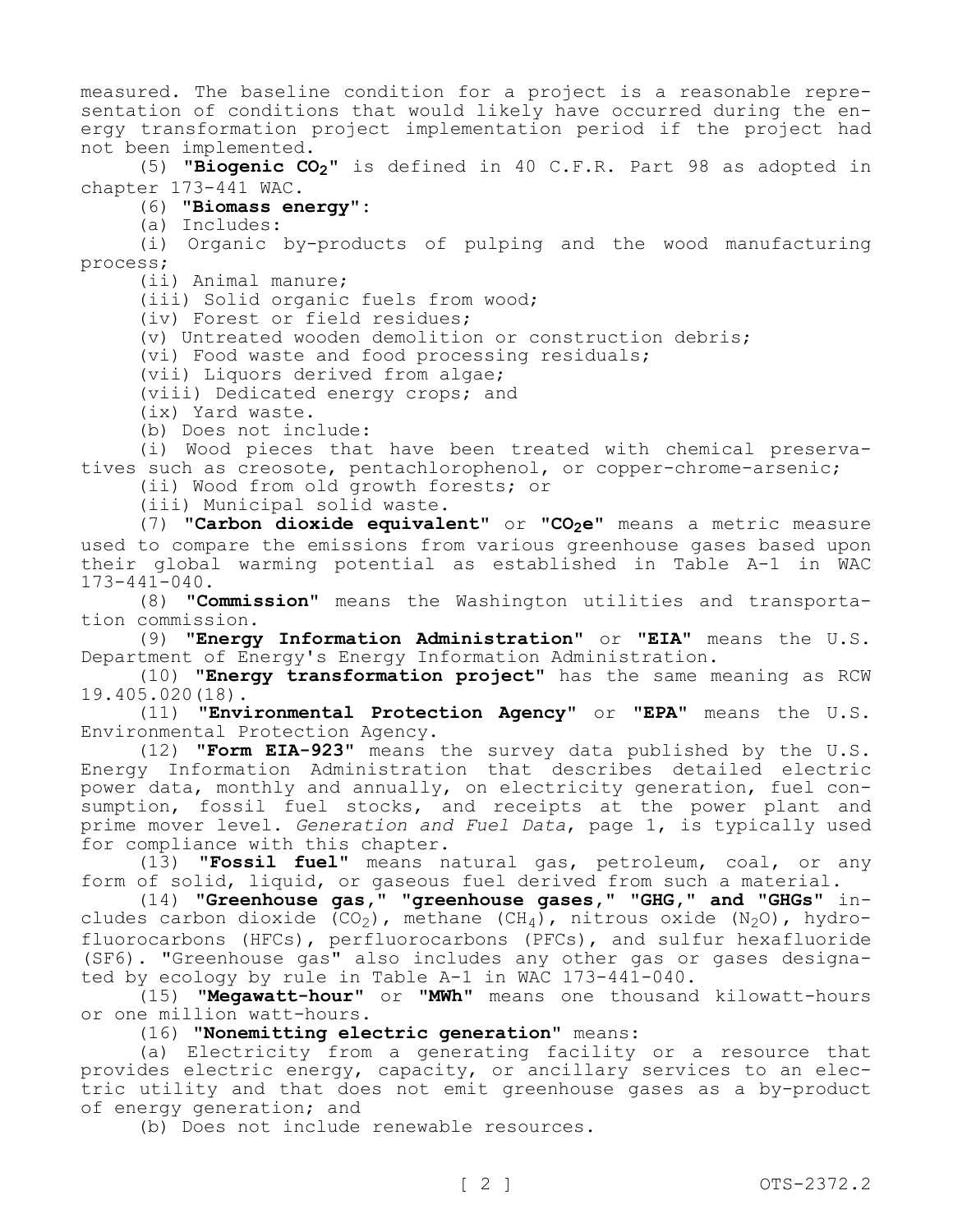(17) **"Permanent"** means an emission reduction that can be assured and demonstrated by application of basic scientific principles to:

(a) Be nonreversible; or

(b) Exist for a period of not less than one hundred years except in the case of any project subject to WAC 463-85-200 and related requirements; or

(c) Exist for the time period incorporated into the definition for permanent sequestration in case of any projects subject to WAC 463-85-200 and related requirements.

(18) **"Project"** means a scheme or plan for utilizing goods or services to accomplish a goal, including by implementing a program or by facilitating the placement or utilization of machinery or infrastructure.

(19) **"Protocol"** means a compendium of principles, procedures, criteria, processes, methodologies, rules, or other requirements that ensure uniform or consistent application of those elements across electric utilities in the implementation of energy transformation projects.<br>(20)

"Regulatory agency" means the Washington utilities and transportation commission for investor-owned utilities or the department of commerce for consumer-owned utilities.

(21) **"Renewable hydrogen"** means hydrogen produced using renewable resources both as the source for the hydrogen and the source for the energy input into the production process.

(22) **"Renewable natural gas"** means a gas consisting largely of methane and other hydrocarbons derived from the decomposition of organic material in landfills, wastewater treatment facilities, and anaerobic digesters.

(23) **"Renewable resource"** means:

- (a) Water;
- (b) Wind;
- (c) Solar energy;
- (d) Geothermal energy;
- (e) Renewable natural gas;
- (f) Renewable hydrogen;
- (g) Wave, ocean, or tidal power;

(h) Biodiesel fuel that is not derived from crops raised on land cleared from old growth or first growth forests; or

(i) Biomass energy.

(24) **"Source type"** or **"fuel type"** means the technology or fuel used to generate electricity. This typically follows the classification of fuel type codes from Form EIA-923.

(25) **"Unspecified electricity"** means an electricity source for which the fuel attribute is unknown or has been separated from the energy delivered to retail electric customers.

# NEW SECTION

**WAC 173-444-030 Applicability.** The provisions of this chapter apply to:

(1) Consumer-owned utilities as defined in RCW 19.405.020(10).

(2) Investor-owned utilities as defined in RCW 19.405.020(24).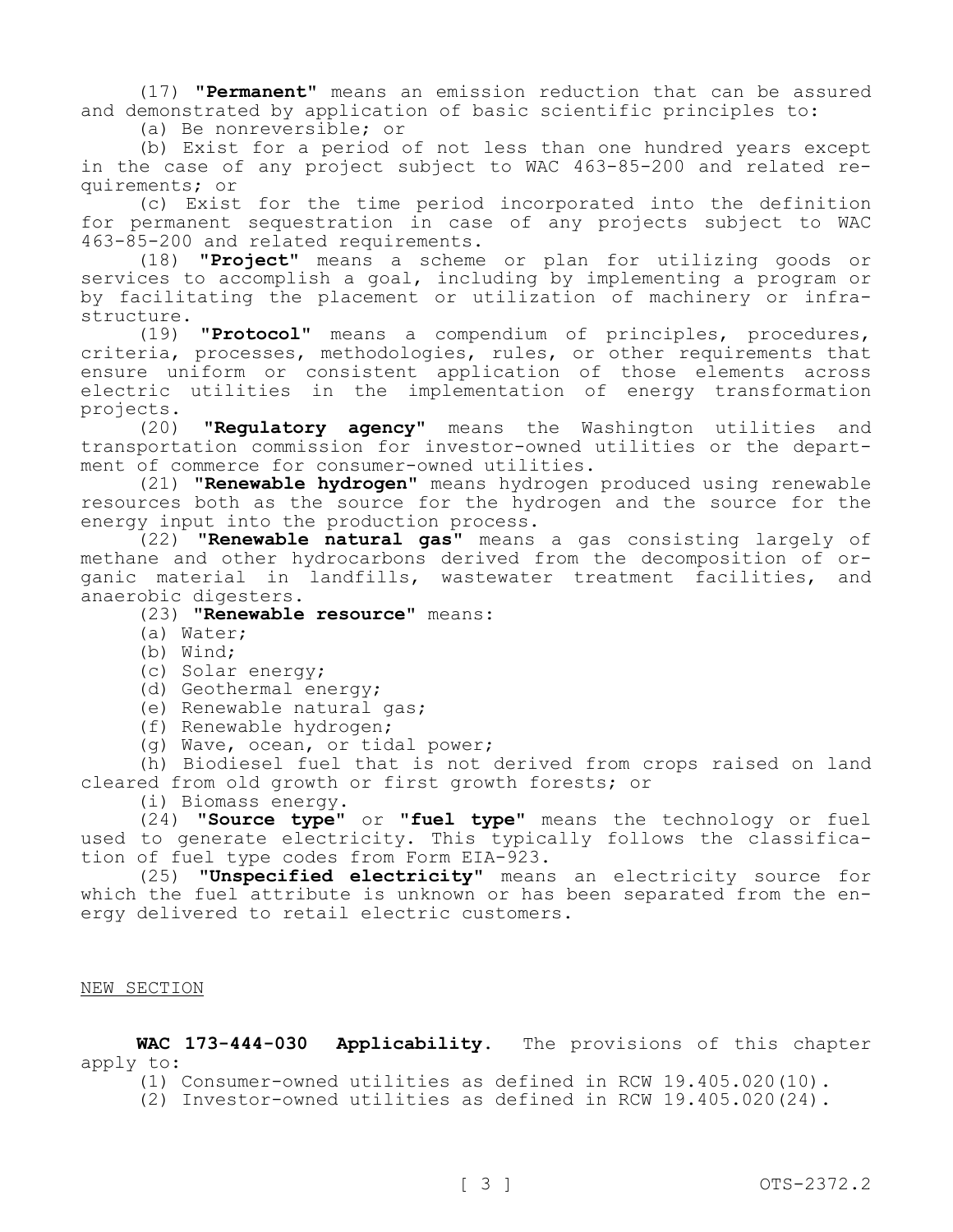## **PART I – CALCULATION OF GREENHOUSE GAS EMISSIONS CONTENT IN ELECTRICI-TY**

NEW SECTION

**WAC 173-444-040 Greenhouse gas content calculation.** Use the following methods to calculate the greenhouse gas emissions content in electricity.

## (1) **Utility emissions.**

(a) Total annual utility greenhouse gas emissions are calculated using Equation 1 of this subsection.

### **Equation 1**

Utility Emissions  $=$  EPA + EIA + unspecified

Where:

- Utility emissions = Total of all GHG emissions for the facility for the calendar year, metric tons  $CO<sub>2</sub>e/year$ .
- EPA = Total of all GHG emissions calculated using the EPA methodology in subsection (2) of this section, metric tons CO<sub>2</sub>e/year.
- EIA = Total of all GHG emissions calculated using the EIA methodology in subsection (3) of this section, metric tons  $CO<sub>2</sub>e/year$ .
- Unspecified = Total of all GHG emissions calculated using the unspecified electricity methodology in subsection  $(4)$  of this section, metric tons  $\overrightarrow{CO}_2e/year$ .

(b) Do not include nonemitting electric generation and renewable resources when calculating utility emissions using Equation 1 of this subsection.

(c) Methodology selection:

(i) Use the conditions in subsections (2)(q), (3)(f), and (4) of this section to determine the appropriate method for a given quantity of electricity. Figure 1 of this subsection provides a simplified representation of the method selection process, but subsections (2)(g), (3)(f), and (4) of this section take precedence.

(ii) The methodologies in subsections (2) through (4) of this section are ordered from most to least preferred, with subsection (2) of this section being the most preferred.

(iii) The regulatory agency may instruct a utility to use a specific method from this section on a case-by-case basis if the regulatory agency determines another method is not appropriate in that case.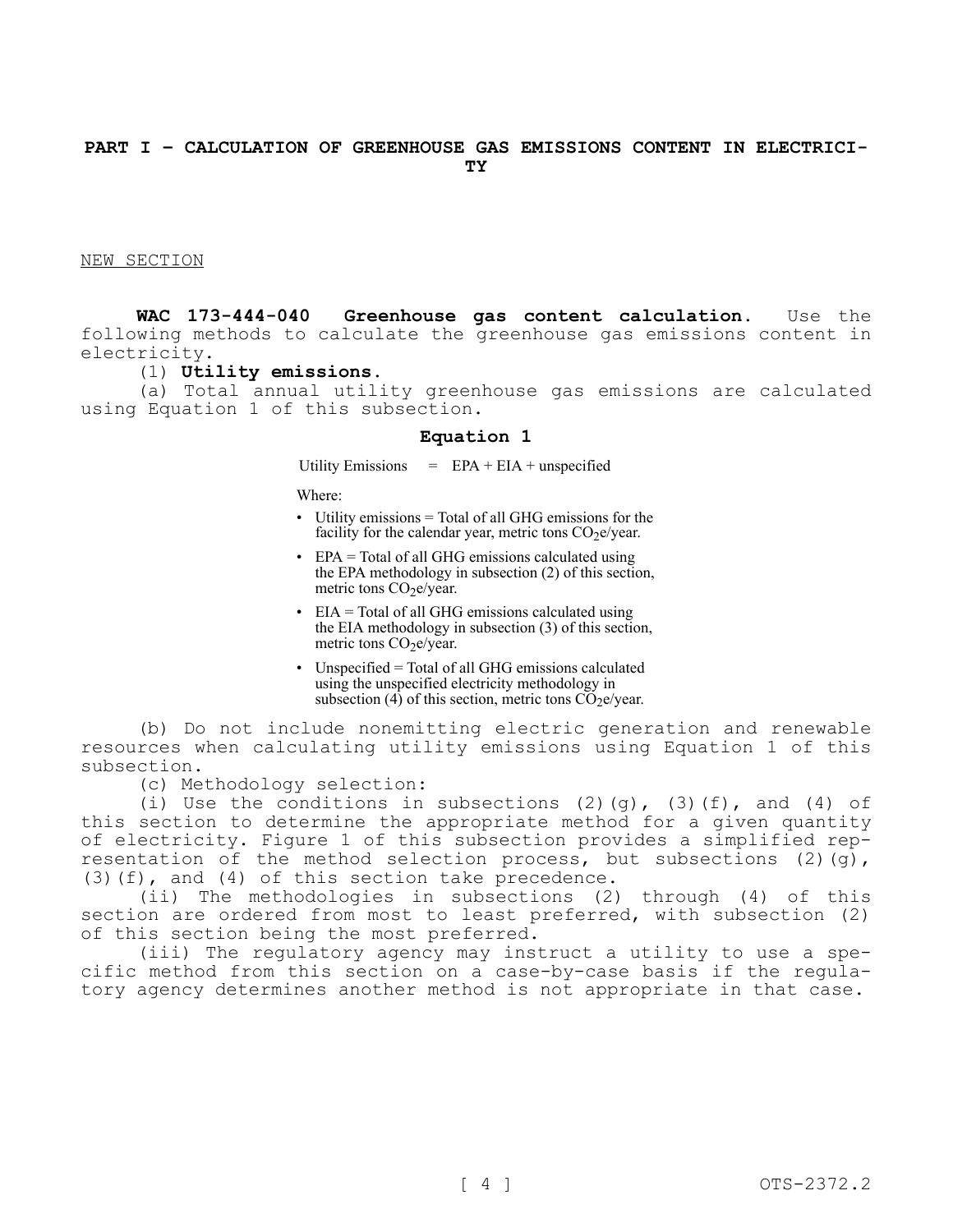**Figure 1: Simplified representation of the method selection process**



(2) **EPA methodology.** This methodology calculates greenhouse gas emissions content in electricity using public data from the Environmental Protection Agency's (EPA) Greenhouse Gas Reporting Program established under 40 C.F.R. Part 98 as adopted by WAC 173-441-120 and public data from the Energy Information Administration's (EIA) Form EIA-923 program.

(a) GHG emissions from each power plant are calculated individually then summed to create a utility specific total for this method using Equation 2 of this subsection.

# **Equation 2**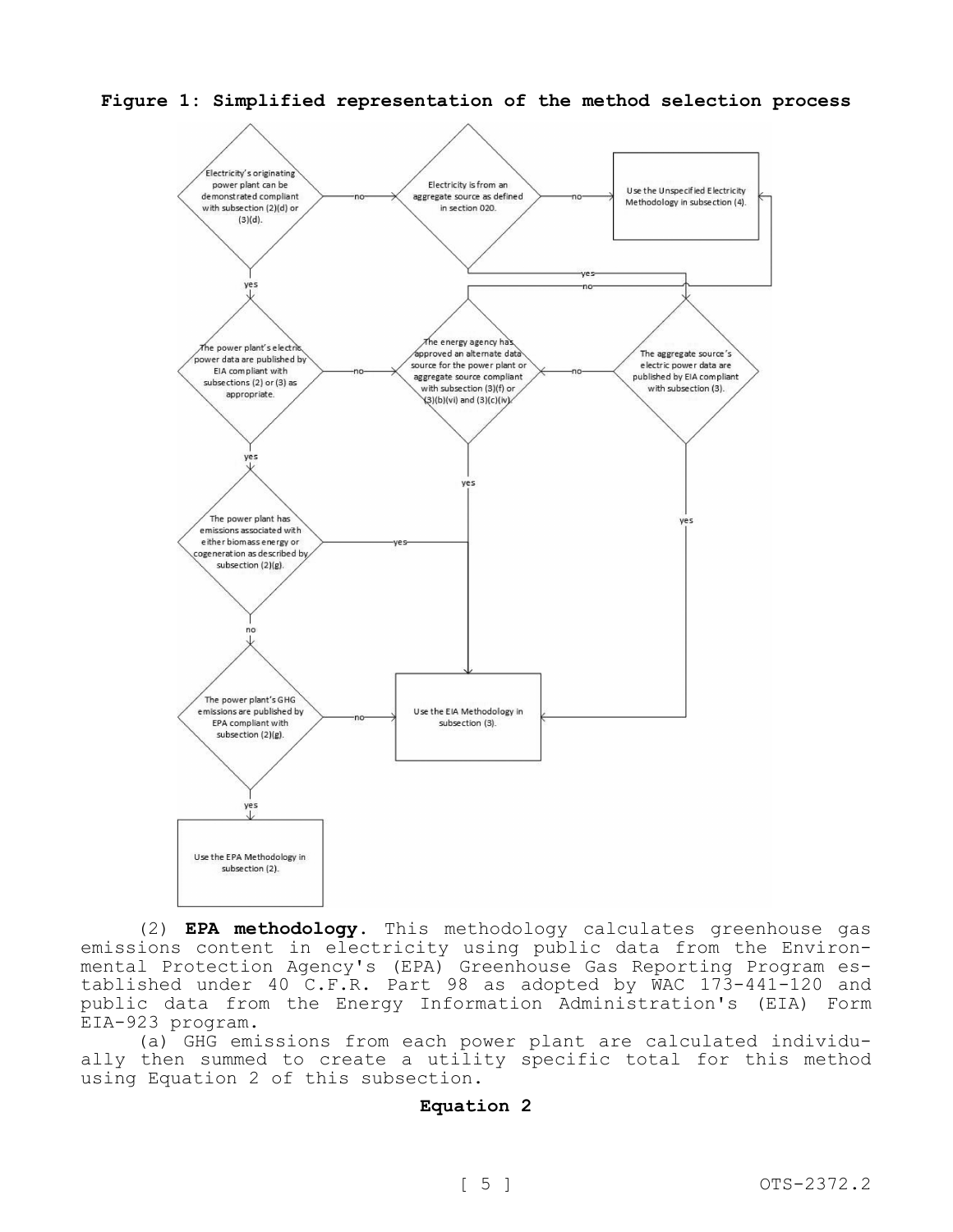$EPA =$ 

n Σ  $i=1$ 

 $\times$  (utility claims + transmission losses)

plant net electric generation

Where:

- EPA = Total of all GHG emissions calculated using the EPA methodology, metric tons  $CO<sub>2</sub>e/year$ .
- EPA plant GHG emissions  $=$  sum of all GHG emissions from the individual power plant as calculated by subsection  $(2)(b)$  of this section, metric tons CO<sub>2</sub>e/year.
- Cogeneration correction factor  $=$  ratio of electric energy to total energy for the individual power plant as calculated by subsection (2)(f) of this section, unitless.
- Plant net electric generation  $=$  sum of all net generation from the individual power plant as calculated by subsection  $(2)(c)$  of this section, MWh/ year.
- Utility claims  $=$  sum of all utility claims for the individual power plant as calculated by subsection (2)(d) of this section, MWh/year.
- Transmission losses = estimate of transmission losses between the individual power plant and utility customers as calculated by subsection  $(2)(e)$  of this section, MWh/year.
- $n =$  number of power plants with utility claims using this method in the given calendar year.

(b) EPA plant GHG emissions. GHG emissions for this method are defined as the sum of all Subpart C and Subpart D emissions from the individual power plant as published by EPA based on 40 C.F.R. Part 98 reporting consistent with the methods adopted in WAC 173-441-120. Emissions are on a calendar year basis and in units of metric tons  $CO<sub>2</sub>e$ . Use emissions values specific to the calendar year in the calculation. If EPA has not yet published emissions values for the calendar year in the calculation, use the most recent five year rolling average published emissions values. The total must include all reported GHGs, including biogenic  $CO<sub>2</sub>$ , listed in Table A-1 of WAC 173-441-040 converted into  $CO<sub>2</sub>e$  as specified in that section.

(c) Plant net electric generation. Sum of all annual net generation (megawatt-hours) from Form EIA-923 for the power plant for the calendar year for all reported fuel type codes.

(d) Utility claims. Claims of the reporting utility for the power plant measured at the busbar for the calendar year as established by:

(i) Information submitted to the department of commerce under RCW 19.29A.140 and rules implementing that section; or

(ii) Information reported to the utilities and transportation commission under WAC 480-109-300 or its successor, should that provision be amended or recodified.

(e) Transmission losses. Calculate transmission losses using subsection (5) of this section.

(f) Cogeneration correction factor. Account for nonelectric heat use at the power plant by dividing the sum of all annual Elec Fuel Consumption MMBtu by the sum of all annual Total Fuel Consumption MMBtu from Form EIA-923.

(g) Use this methodology only when all of the following conditions are met for the individual power plant and calendar year: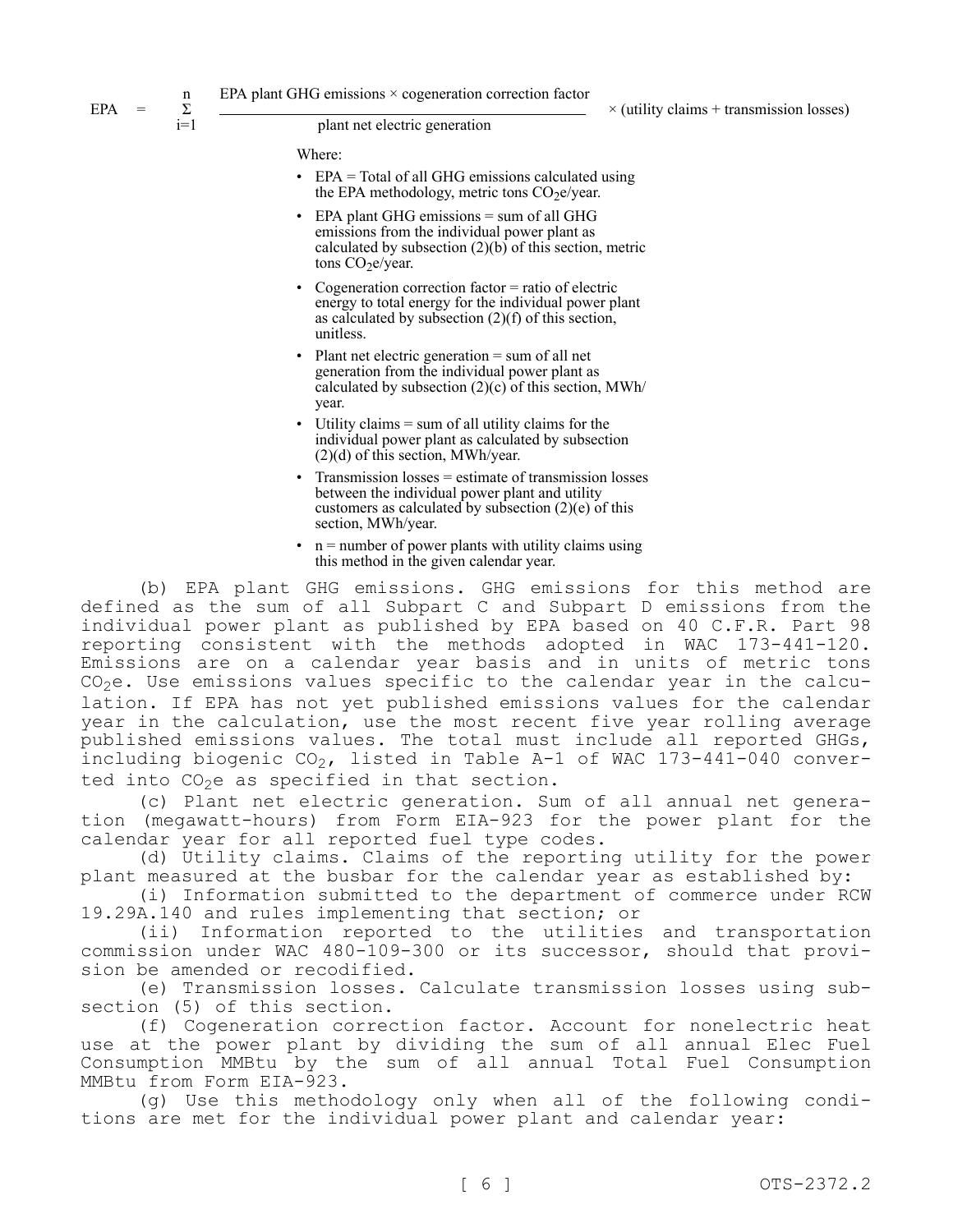(i) The utility can demonstrate the originating power plant for the electricity with a claim that meets the standards of subsection (2)(d) of this section.

(ii) EPA has published GHG emissions totals for the power plant consistent with subsection (2)(b) of this section. The published report must not be flagged by EPA as having not met EPA's verification requirements.

(iii) Published EPA GHG emissions for the power plant must not include any biomass energy.

(iv) EIA has published electric power data for the power plant consistent with subsections (2)(c) and (f) of this section.

(v) The power plant is not classified as a combined heat and power plant in that year's Form EIA-923 report.

(vi) The cogeneration correction factor calculated in subsection (2)(f) of this section must be 0.9 or greater.

(3) **EIA methodology.** This methodology calculates greenhouse gas emissions content in electricity using public data from the EIA's Form EIA-923 program or an approved alternate data source.

(a) GHG emissions from each power plant or aggregate source are calculated individually then summed to create a utility specific total for this method using Equation 3 of this subsection.

## **Equation 3**

net electric generation

EIA GHG emissions

 $\times$  (utility claims + transmission losses)

Where:

n Σ  $i=1$ 

- $\cdot$  EIA = Total of all GHG emissions calculated using the EIA methodology, metric tons  $CO<sub>2</sub>e/year$ .
- $\cdot$  EIA GHG emissions = sum of all GHG emissions from the individual power plant or aggregate source as calculated by subsection  $(3)(b)$  of this section, metric tons CO<sub>2</sub>e/year.
- Net electric generation  $=$  sum of all net generation from the individual power plant or aggregate source as calculated by subsection  $(3)(c)$  of this section, MWh/ year.
- Utility claims  $=$  sum of all utility claims for the individual power plant or aggregate source as calculated by subsection  $(3)(d)$  of this section, MWh/ year.
- Transmission losses = estimate of transmission losses between the individual power plant or aggregate source and utility customers as calculated by subsection (3)(e) of this section, MWh/year.
- $n =$  number of power plants and aggregate sources with utility claims using this method in the given calendar year.

(b) EIA GHG emissions. GHG emissions for this method are defined as the sum of all GHG emissions from the individual power plant or aggregate source based on fuel quantities published by EIA or from an approved alternate source. Emissions are on a calendar year basis and in units of metric tons  $CO<sub>2</sub>e$ .

(i) GHG emissions are calculated separately for either:

(A) Whenever possible: Each power plant, calendar year, and reported fuel type; or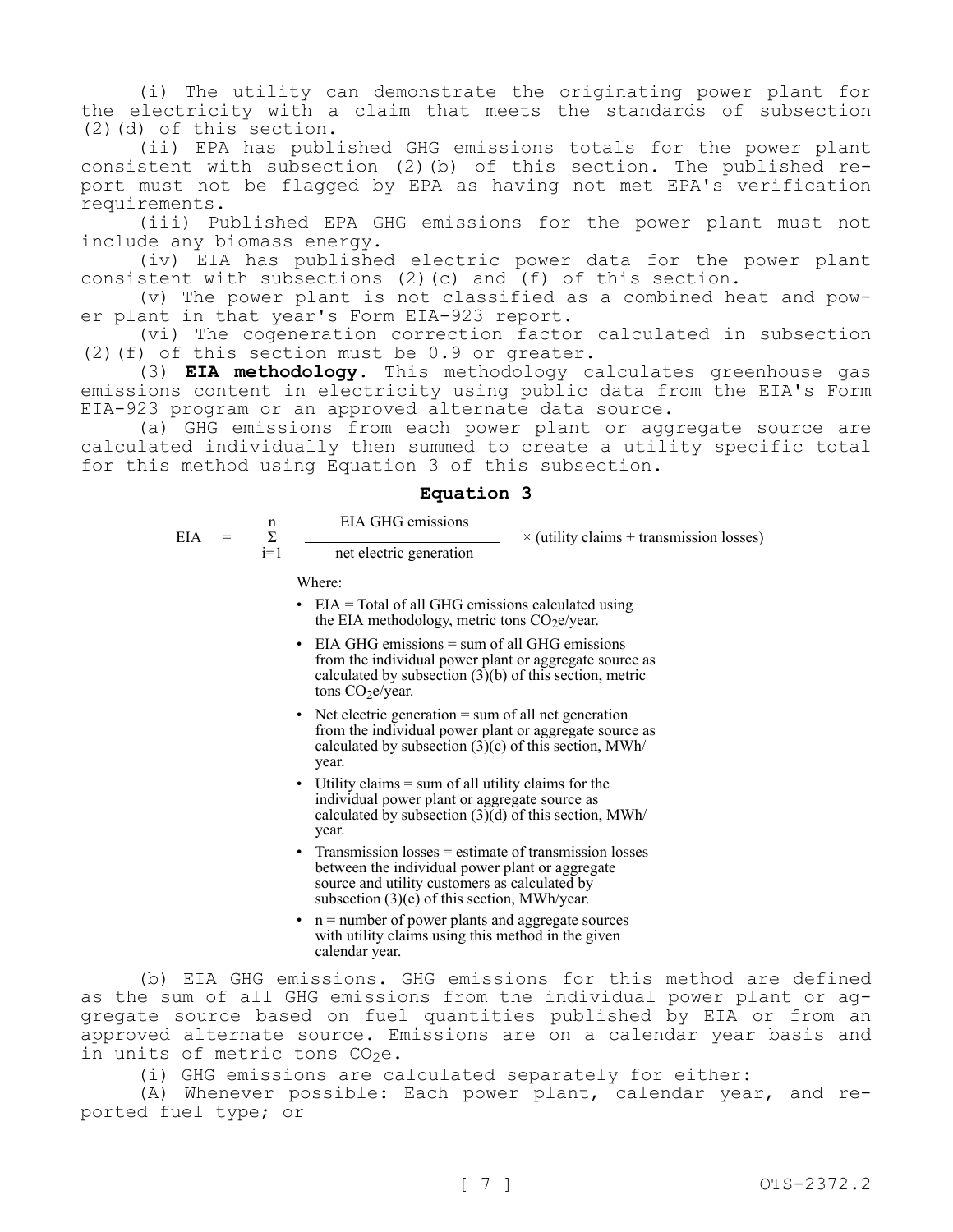(B) When power plant information is not available: Each aggregate source, calendar year, and source type.

(ii) GHG emissions for nonemitting electric generation and renewable resources must be calculated, but kept separate from other types of GHG emissions.

(iii) GHG emissions, including  $CO_2$ , CH<sub>4</sub>, and N<sub>2</sub>O, from combustion are calculated using the Tier 1 Calculation Methodology in Subpart C of 40 C.F.R. Part 98 as adopted by WAC 173-441-120.

(A) For fuel quantity use one of the following:

(I) For plant level emissions use annual electric fuel consumption quantity; or

(II) For aggregate source level emissions use the total fuel consumption quantity for the aggregate source.

(III) The regulatory agency may approve an alternate fuel quantity data source for the plant or aggregate source.

(B) Use WAC 174-441-080 to convert units as needed.

(C) The high heat value,  $CO_2$  emissions factor,  $CH_4$  emissions factor, and  $N_2O$  emissions factor for the following source types are assumed to be zero:

(I) Geothermal;

(II) Nuclear;

(III) Solar;

(IV) Water;

(V) Wind.

(D) Calculate emissions for carbon dioxide, methane, and nitrous oxide. Calculate total GHG emissions for each fuel type using Equation A-1 of WAC 173-441-030.

(iv) Fugitive  $CO<sub>2</sub>$  emissions from steam geothermal sources must be calculated by multiplying plant net electric generation from steam geothermal sources as described in subsection (3)(c) of this section by 0.04028 metric tons/MWh. Add this value to the combustion emissions calculated in subsection (3)(b)(iii) of this section.

(v) Sum total GHG emissions for all fuel types to get the total power plant or aggregate source GHG emissions for the year, including nonemitting electric generation and renewable resources. Provide a second total that excludes nonemitting electric generation and renewable resources.

(vi) GHG emissions from an asset-controlling supplier aggregate source may be a single value, including multiple source types, specific to that asset-controlling supplier provided that the value was originally calculated in accordance with this chapter and approved by the regulatory agency.

(c) Net electric generation. Calculate the net electric generation, using one of the following:

(i) For plant net electric generation sum all net generation (megawatt-hours) for the power plant for the calendar year for all reported fuel type codes;

(ii) For aggregate source net electric generation sum all net generation (megawatt-hours) for the aggregate source for the calendar year;

(iii) The regulatory agency may approve an alternate net electric generation data source for the plant or aggregate source; or

(iv) Net electric generation from an asset-controlling supplier aggregate source may be a single value, including multiple source types, specific to that asset-controlling supplier provided that the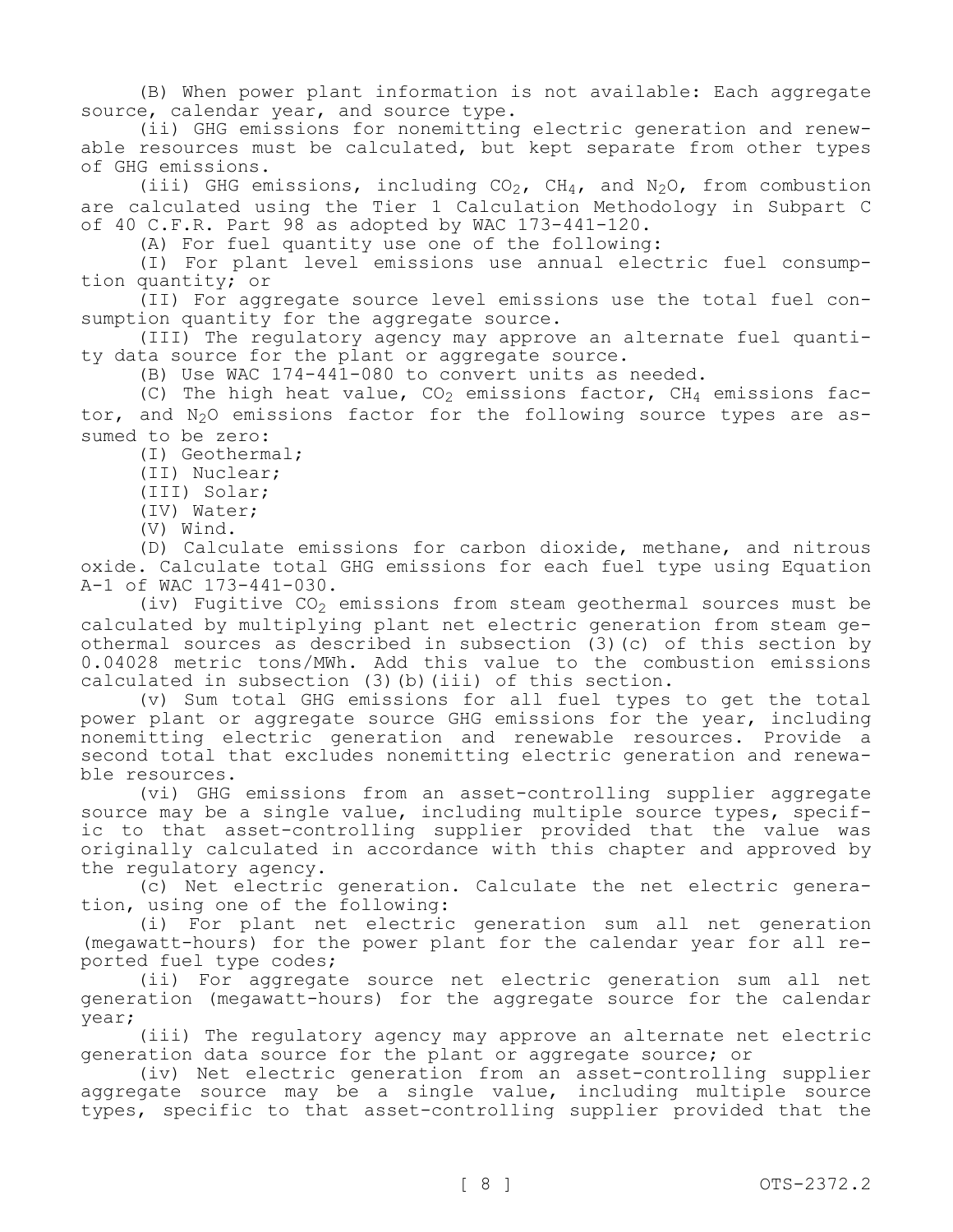value was originally calculated in accordance with this chapter and approved by the regulatory agency.

(d) Utility claims. Claims of the reporting utility for the power plant or aggregate source measured at the busbar for the calendar year as established by:

(i) Information submitted to the department of commerce under RCW 19.29A.140 and rules implementing that section; or

(ii) Information reported to the utilities and transportation commission under WAC 480-109-300 or its successor, should that provision be amended or recodified.

(e) Transmission losses. Calculate transmission losses using subsection (5) of this section.

(f) Use this methodology only when the following conditions are met for the individual power plant or aggregate source and calendar year:

(i) The utility can demonstrate the originating power plant or aggregate source for the electricity with a claim that meets the standards of subsection (3)(d) of this section.

(ii) One of the following conditions is met:

(A) EIA has published electric power data for the power plant or aggregate source consistent with subsection (2)(b) and (c) of this section; or

(B) The regulatory agency has approved an alternate data source for the plant or aggregate source.

(4) **Unspecified electricity.** Use Equation 4 of this subsection when calculating greenhouse gas emissions content in electricity for unspecified electricity.

# **Equation 4**

unspecified =  $UE \times UCO_2e$ 

Where:

- Unspecified = Total of all GHG emissions calculated using the unspecified electricity methodology, metric tons  $CO<sub>2</sub>e/year.$
- UE = Total electricity subject to this method,  $MWh/$ calendar year.
- UCO<sub>2</sub>e = 0.437 metric tons CO<sub>2</sub>e/MWh of electricity.

(5) **Transmission losses.** Calculate transmission losses using the following method as directed by the regulatory agency.

(a) Calculate transmission losses at the following levels from most to least preferred depending on data availability:

(i) Specific to the individual power plant;

(ii) Specific to the aggregate source;

(iii) Generalized for the utility.

(b) Use one of the following to calculate transmission losses:

(i) If utility claims are reported on a sales basis, then multiply total sales in MWh by 1-(retail sales MWh/total claims MWh).

(ii) Transmission losses in this equation are zero MWh if:

(A) Utility claims are reported on a plant net output basis; or

(B) The emissions rate already includes transmission losses; or

(C) The emissions rate is from an asset-controlling supplier where that emissions rate was approved by the requlatory agency.

(iii) If unable to calculate transmission losses using subsection (5)(b)(i) or (ii) of this section, then multiply utility claims in MWh by: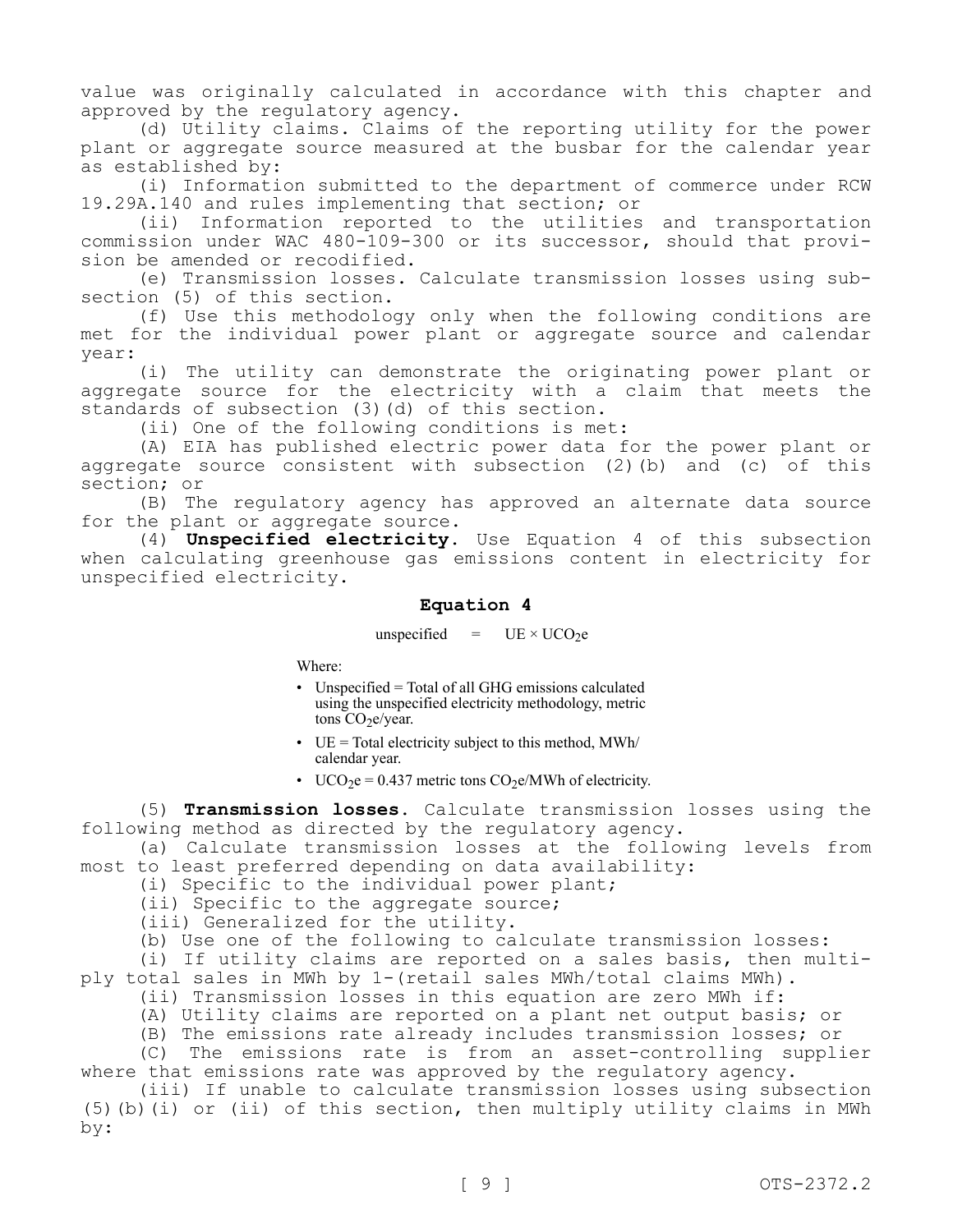## **PART II – ENERGY TRANSFORMATION PROJECTS**

#### NEW SECTION

**WAC 173-444-050 Requirements for energy transformation projects.**  (1) Electric utilities that invest in energy transformation projects as a means to assist in meeting the greenhouse gas neutral standard in RCW 19.405.040 must fulfill the requirements of this chapter.

(2) A project intended to serve as an energy transformation project must conform to a project category included in the list of eligible categories of energy transformation projects established through the process in WAC 173-444-060.

(3) Electric utilities that invest in energy transformation projects must use the criteria established through the requirements and processes in WAC 173-444-070.

(4) Electric utilities that invest in energy transformation projects must use the verification methods, reporting standards, and other procedures established in WAC 173-444-080.

(5) The commission, the governing boards of consumer-owned utilities, or the department of commerce may have rules or requirements related to energy transformation projects in addition to the requirements of this chapter. Fulfilling the requirements of this chapter is a necessary, but not final, step toward receiving approval for a candidate project intended as an energy transformation project under chapter 19.405 RCW. Fulfilling the requirements of this chapter does not provide a basis for guaranteeing a positive decision by an approving body for a candidate project intended as an energy transformation project.

(6) Approval or rejection of a particular energy transformation project occurs through the governing boards of consumer-owned utilities, the commission, or other applicable approving bodies with the necessary jurisdiction over the financial decisions of the electric utility or utilities proposing the candidate energy transformation project.

NEW SECTION

**WAC 173-444-060 Eligible categories of energy transformation projects.** (1) Ecology will identify eligible categories of energy transformation projects. A list of these eligible categories of energy transformation projects will be established, expanded, and maintained through the processes in this section.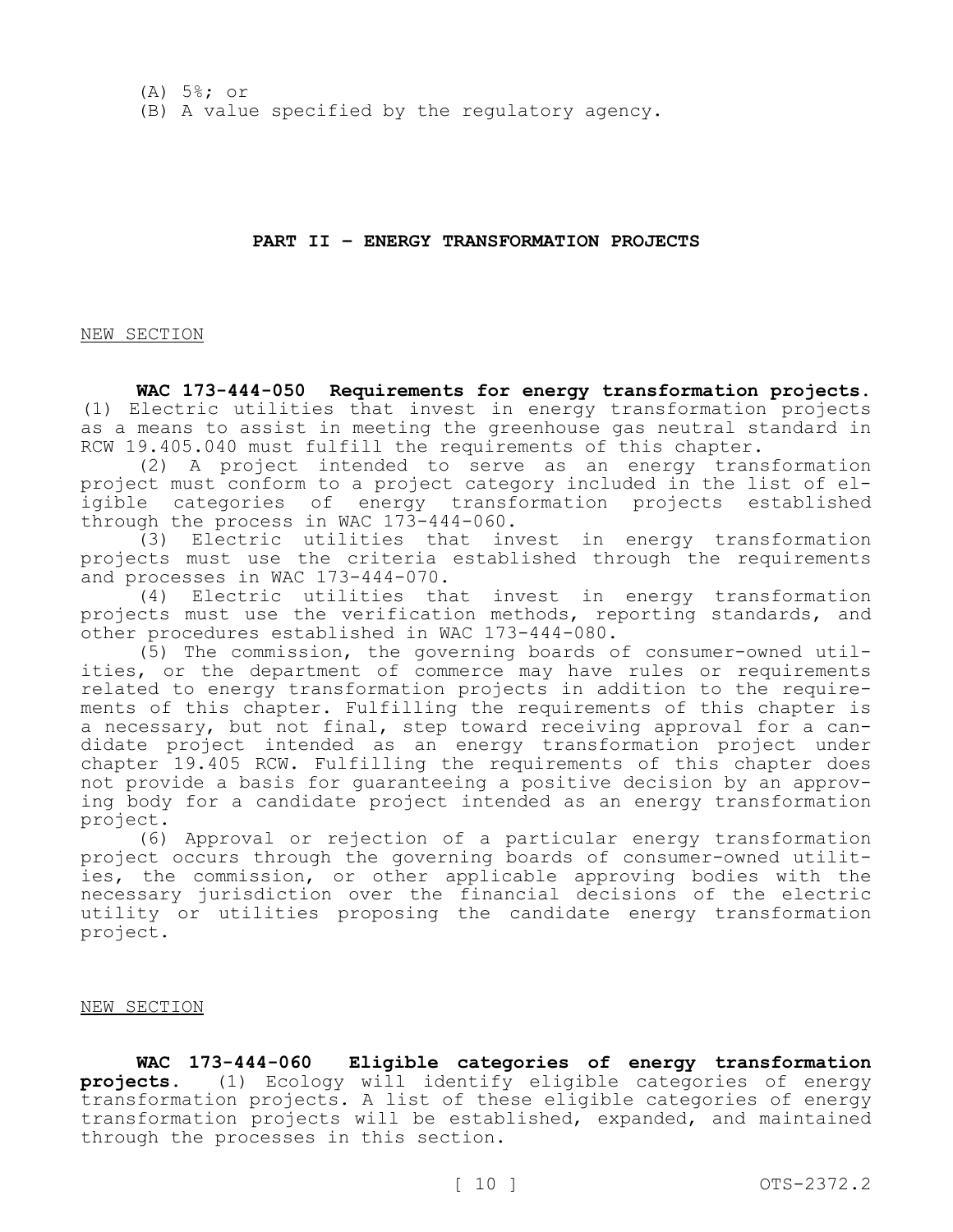(2) This list will identify categories of projects that have been subject to a preliminary but not definitive evaluation and screening relative to the conditions, requirements, and criteria established in RCW  $19.405.040$  and  $19.405.020(18)$  for energy transformation projects.

(3) Inclusion on this list of a project category does not grant or imply preapproval or preauthorization for any particular project that may conform to a listed category relevant to that project.

(4) Inclusion of a category on this list does not indicate a final determination as to whether a particular project has or will meet the criteria established in WAC 173-444-070.

(5) In order for a project category to be included in this list, hypothetical projects that may fall under that category must have the potential of meeting all of the following conditions:

(a) Providing energy-related goods or services;

(b) Reducing fossil fuel consumption and GHG emissions attributable to that consumption;

(c) Providing benefits to the customers of an electric utility or electric utilities in a manner that can satisfy the equity considerations required for this chapter;

(d) Associated with the consumption of energy in Washington;

(e) Being enforceable by the state of Washington;

(f) Providing quantifiable benefits in units of energy or units of GHG emissions;

(g) Resulting in permanent reductions of greenhouse gas emissions; and

(h) Satisfying the additionality tests required by RCW 19.405.040  $(2)(e)$  and  $(f)$ .

(6) In addition to the conditions in subsection (4) of this section in order for a project category to be included in this list, potential projects that may fall under that category must not:

(a) Be intended to generate electricity for delivery, sale, or other provision of electricity to retail customers as a good or service as the primary purpose of the project. Indirect provision of stored electricity to retail customers as a secondary benefit (e.g., certain grid-connected vehicle energy storage technologies) is not in and of itself a disqualifying factor. Generation of electricity for another energy-related purpose (e.g., vehicle propulsion) is not disqualifying;

(b) Have the capacity to create a new use of fossil fuels resulting in a net increase of fossil fuel usage;

(c) Have the capacity to be credited as a resource that could meet the standard established in RCW 19.405.040 (1)(a) in addition to use as an alternative compliance mechanism consistent with this chapter.

(7) Ecology will begin preparation of an initial list of eligible program categories within thirty days after the effective date of this chapter.

(a) Ecology will include in its evaluation of project categories that should be considered eligible all of the project type descriptions and groupings listed for consideration in RCW 19.405.020  $(18)(b)$ .

(b) Ecology will provide a thirty day public comment period for interested parties to submit to ecology project categories, concepts, or groupings not described in RCW 19.405.020 (18)(b), and any justification or background materials for the submission, which they wish to have subject to the evaluation process for adding to this list.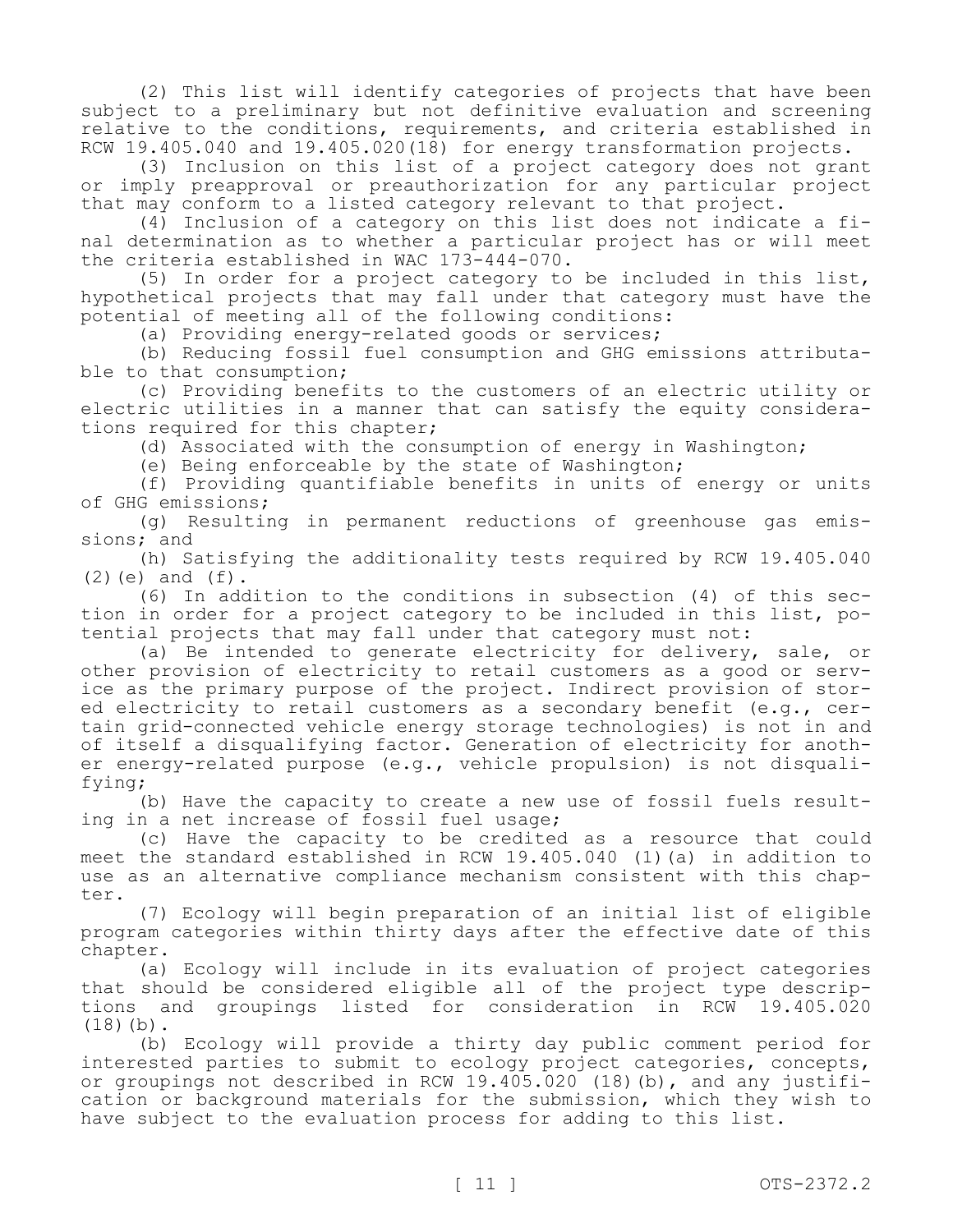(c) In the preparation of the initial list ecology will take into account comments received in the rulemaking process for this section, including recommendations for the evaluation of project categories, concepts, or groupings not described in RCW 19.405.020 (18)(b) and comments regarding the appropriateness of including those described in RCW 19.405.020 (18)(b).

(d) At a minimum, ecology will include project categories in the initial list that have the potential to facilitate electrification of the transportation sector, including at least one project category pertaining to the establishment of electric vehicle charging infrastructure and at least one category pertaining to either the use or supply of renewable hydrogen.

(8) After completing its evaluation, ecology will post on its website a draft list of eligible categories of energy transformation projects along with an evaluation report summarizing its analysis process for public comment. Ecology will send out notice to invite the public comment on the draft list. The public comment period for this stage will be not less than sixty days.

(9) Not less than ninety days after the close of the comment period ecology will post on its website a revised initial list of eligible categories of energy transformation projects. This will be the initial list of eligible project categories.

(10) Ecology can modify or add to this initial list of project categories after posting it on its website. Additions or modifications to this list must:

(a) Be capable of meeting the conditions established in subsections (5) and (6) of this section; and

(b) Go through a public review and comment process for at least forty-five days.

(11) Ecology will allow interested parties to submit requests for consideration of additional or modified categories of projects after posting this initial list, through a method approved by ecology. Prior to making a decision on the request, ecology will:

(a) Evaluate whether the requested additional or modified categories meet the conditions established in subsections (4) and (5) of this section; and

(b) Send notice and post on its website for public comment any proposed additions or modifications to the list of project categories for a period of not less than forty-five days before any final determination.

# NEW SECTION

**WAC 173-444-070 Criteria for energy transformation projects.**  (1) Criteria for use by electric utilities and the manner in which to use them for projects intended to serve as energy transformation projects will exist in a comprehensive protocol authored and maintained by ecology, as well as in supporting documents derived from a variety of sources.

(2) The goal of the comprehensive protocol is to ensure that the criteria, standards, elements, and requirements established in RCW 19.405.020(18), 19.405.040, and 19.405.100(7) are clearly defined, relevant to, and actionable for projects that conform to eligible categories of energy transformation projects. The comprehensive protocol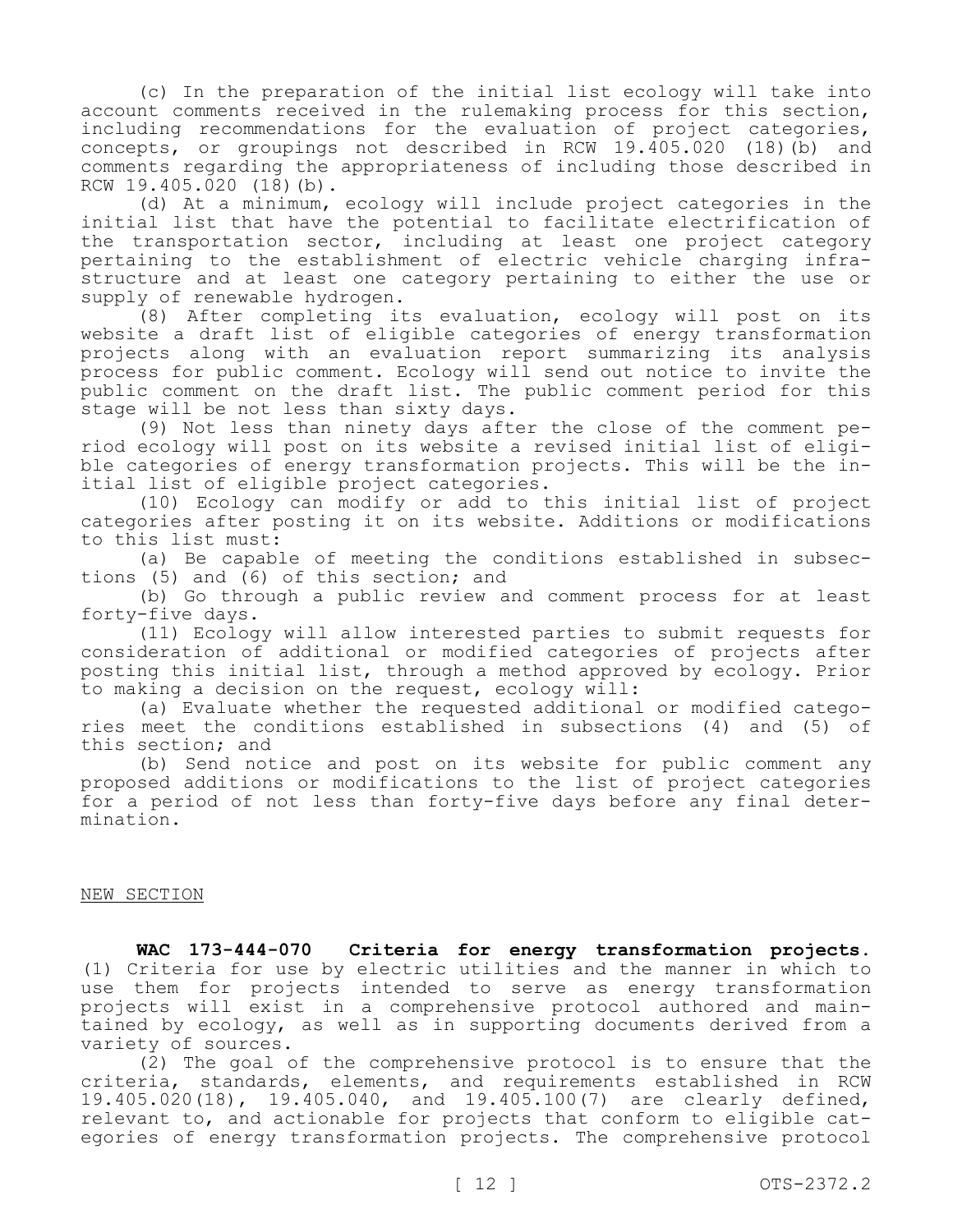will be applicable to project proponents, electric utilities, verification entities, oversight authorities, and interested parties.

(3) At a minimum the comprehensive protocol will include context, instructions, quantitative factors, methodologies, procedures, data, and external references to address the following:

(a) Applicability (pursuant to RCW 19.405.020 (18)(a)): Description of the range of projects to which the protocol applies in a manner consistent with the list of eligible categories of energy transformation projects developed and maintained through WAC 173-444-060.

(b) Assessment parameters (pursuant to RCW 19.405.020 (18)(a) and 19-405-040(3)):

(i) Identification of the primary effects of the project, including fossil fuel reductions and energy impacts; which will be necessary for analysis and included in the project plan; and

(ii) Key secondary effects, such as benefits to utility customers, and the geographic regions in which these effects occur which are, at a minimum, important inputs into other elements of the project plan.

(c) Temporal scope (pursuant to RCW 19.405.040 (2)(a), (b), and (d)):

(i) Identification of the time scale over which the project is expected to persist; and

(ii) The capability of the project to provide the projected or expected level of benefits over time, in addition to any procedures for ensuring those benefits over time.

(d) Quantification methods (pursuant to RCW 19.405.040 (2)(a),  $(b)$ , and  $(4)$ ):

(i) Methodologies to be employed to measure or estimate energy benefits, emission reductions and other effects from the project categories address in the comprehensive protocol, potentially varying from project category to project category; and

(ii) Proration methods, as applicable to a particular project category, to distinguish and separate electricity use from fossil fuel effects; and<br>(iii) (

Conversion factors for greenhouse gas emissions from projects, to be used as directed in the relevant methodologies to ensure the project benefits can be expressed in units of energy for compliance purposes if the use of direct energy benefits are not appropriate.

(e) Baseline procedures (pursuant to RCW  $19.405.040$  (2)(a), (b), and (4)): Conditions and procedures by which to establish a baseline or benchmark against which to measure project performance over time.

(f) Equity effects (pursuant to RCW 19.405.020 (18)(a) and 19.405.040(8)):

(i) Narrative or analysis sufficient to contribute to the overall demonstration, consistent with the requirements of an approving body or regulatory agency to implement RCW 19.405.040(8), that the benefits to utility customers identified in (b) of this subsection are occurring through:

(A) An equitable distribution of energy and nonenergy benefits and reduction of burdens to vulnerable populations and highly impacted communities; and

(B) Long-term and short-term public health and environmental benefits and reduction of costs and risks; and

(C) Energy security and resiliency.

(ii) Any other information to ensure that the project plan provides the necessary information and inputs for any determinations,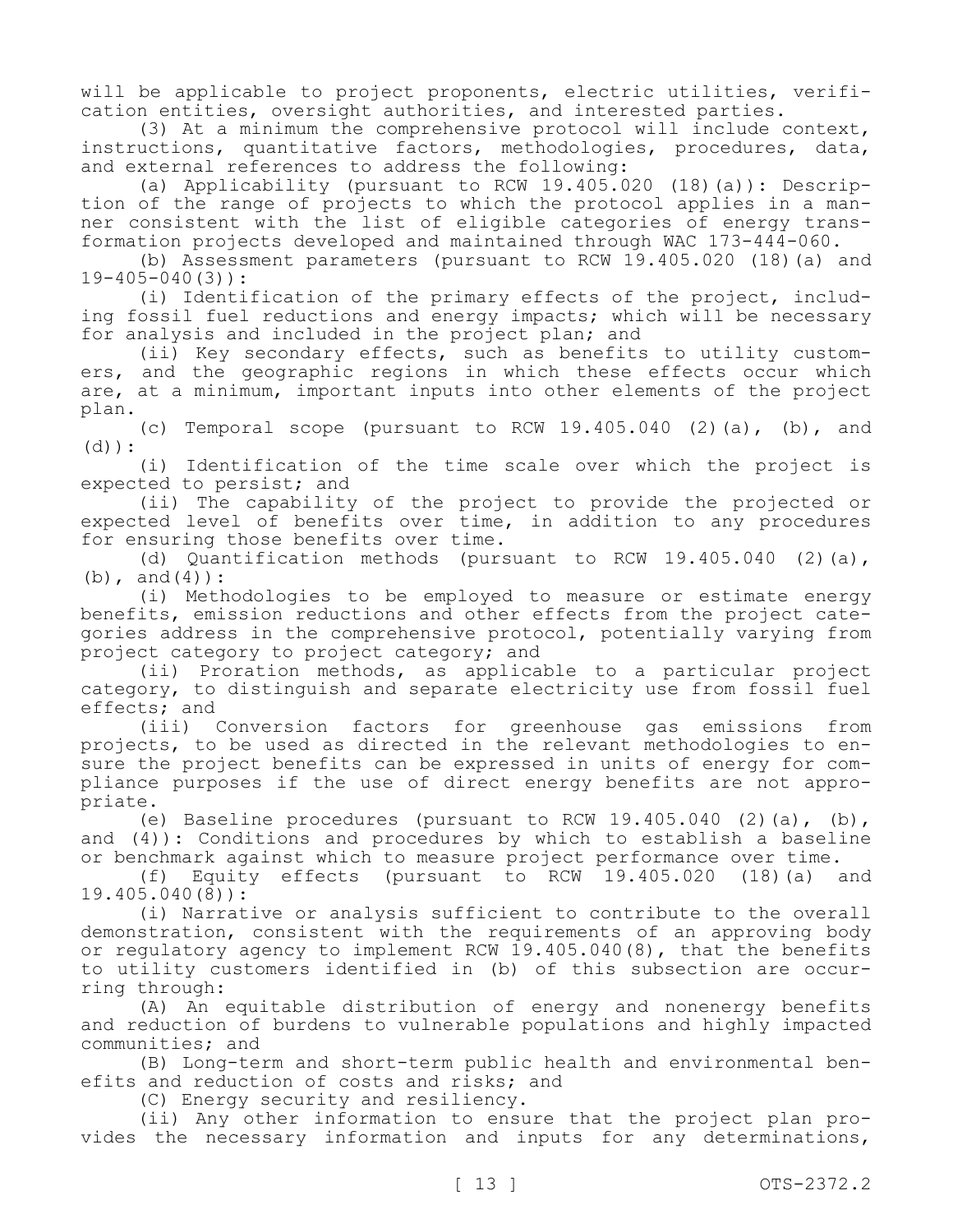processes, or other steps required by the approving bodies or regulatory agencies for their assessment of the equity requirements in chapter 19.405 RCW.

(g) Fossil fuel effects (pursuant to RCW 19.405.040(3)): Analysis sufficient to demonstrate that the project does not create a new use of fossil fuels resulting in a net increase of fossil fuel usage.

(h) Additionality tests (pursuant to RCW 19.405.040 (2)(e) and  $(f)$ ):

(i) Procedures or demonstrations that the project is not required by another statute, rule, or other legal requirement; and

(ii) Not reasonably assumed to occur absent the investment in the project, or, if an investment has already been made, not reasonably assumed to occur absent additional funding in the near future.<br>(i) Monitoring and reporting procedures (pursuant

(i) Monitoring and reporting procedures (pursuant to RCW 19.405.100(7)): A description of the planned approaches or procedures that ensure that project outcomes are measurable, and reported over time through regulatory requirements or voluntary action, including any such procedures that an approving body may put in place.

(j) Verification procedures (pursuant to RCW 19.405.040 (2)(d) and 19.405.100(7)):

(i) Demonstration or attestation of commitment to third-party verification of the project, for the period of time for which the benefits of the project are proposed to be applied toward the requirements of chapter 19.405 RCW, in a manner consistent with the requirements of WAC 173-444-080; and

(ii) Meeting or ensuring compliance with any additional project verification requirements for the project category which may intersect with any of the criteria identified in this section, such as fuel inspections or infrastructure inspections.

(k) Enforcement regimes (pursuant to RCW 19.405.040 (2)(c)): Identification of relevant regulatory or compliance authorities that have jurisdiction over aspects of the project to establish which jurisdiction or jurisdictions have the authority to enforce, and whether the project is enforceable by the state of Washington.

(4) The comprehensive protocol may adopt or adapt other protocols, methodologies, guidance, or similar documents in whole or in part from other project-based programs or policy bodies, and apply those elements to some or all of the included elements of the comprehensive protocol.

(5) Additional information or analysis may be required for a given program category or categories by the comprehensive protocol.

(6) Ecology will post the initial comprehensive protocol for public comment for a period of not less than sixty days before finalizing the initial version of the protocol.

(7) Ecology will modify or expand the comprehensive protocol to reflect new information, improve the applicability of the embodied information to existing projects, and to ensure the ability of the comprehensive protocol to incorporate and account for new projects.

(a) Ecology will establish a web-based mechanism, as well as alternative comment pathways, for soliciting comment on the comprehensive protocol to ensure timely updates are possible.

(b) Ecology will evaluate the comprehensive protocol every six months and update it as necessary.

(8) Ecology will post any such modifications to the existing comprehensive protocol for public comment for a period of not less than thirty days before making any changes to the protocol.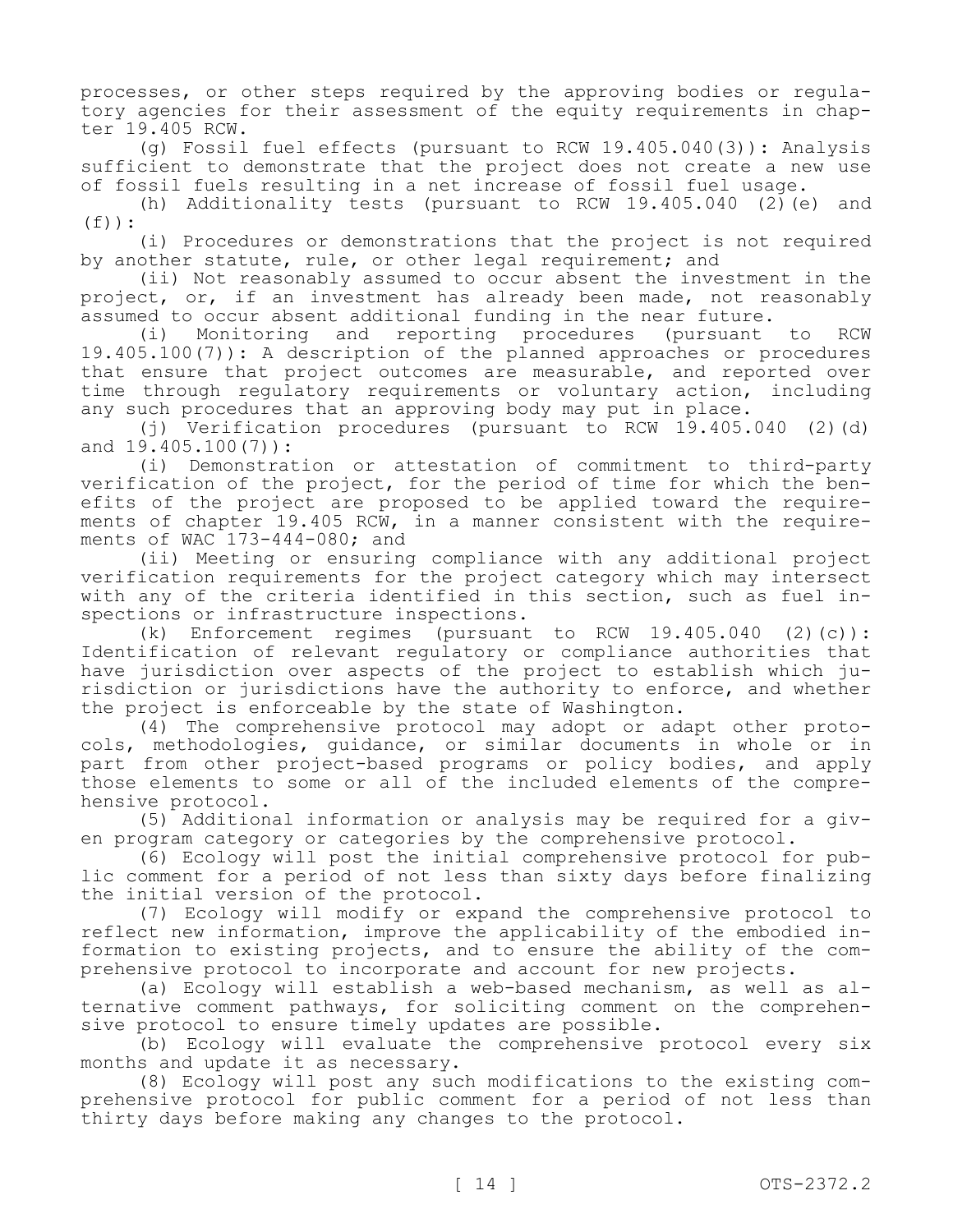(9) The publication process for the comprehensive protocol will use a versioning system, so that the version of the protocol in place at the time that it is used for the purposes outlined in this chapter will be easily discernible and memorialized for use in other processes.

(10) Ecology will post the most recent version of the comprehensive protocol and supporting documents on the agency website and will make them available in alternative forms upon request.

### NEW SECTION

**WAC 173-444-080 Procedures for energy transformation projects.**  (1) Electric utilities must follow the processes and procedures in this section in order for energy transformation projects to be eligible for use.

(2) To facilitate the processes in this section an electric utility must prepare a project plan describing the project intended to qualify as an energy transformation project, how the project should work, and how the project conforms to the criteria and requirements in the comprehensive protocol.

(3) Electric utilities must submit the project plan to the validating or verifying entities and to approving bodies consistent with the applicable requirements of the comprehensive protocol.

(4) The comprehensive protocol that ecology develops will provide the required criteria and address the manner in which electric utilities or their designated representatives should apply the criteria to prepare and submit the project plan.

(5) The comprehensive protocol will include reporting, formatting, and organizational requirements for the creation of the project plan to promote consistency in explanation and ease of interpretation for use in the project approval process for energy transformation projects.

(6) The approving body may require additional information or plan elements to be included in this project plan beyond those that are required by the comprehensive protocol.

(7) The project plan must be validated to verify that the proposed project conforms to the comprehensive protocol and any supporting documents referenced in that protocol. This verification step validates whether the project, as proposed in the project plan, meets the following conditions:

(a) The project plan is complete in that every issue required to be addressed by the comprehensive protocol has a sufficient response in the project plan.

(b) The narrative responses in the project plan provides a sufficient justification or evidentiary basis that, as proposed, the project is capable of meeting the requirements of the protocol and any supporting documents referenced in the protocol.

(8) The validation step in subsection (7) of this section can be accomplished in one of the following two ways, unless the approving body mandates the use of only one approach:

(a) Through third-party verifier or verifying team according to subsection (9) of this section; or

(b) Through a voluntary request by the electric utility to ecology according to subsection (10) of this section.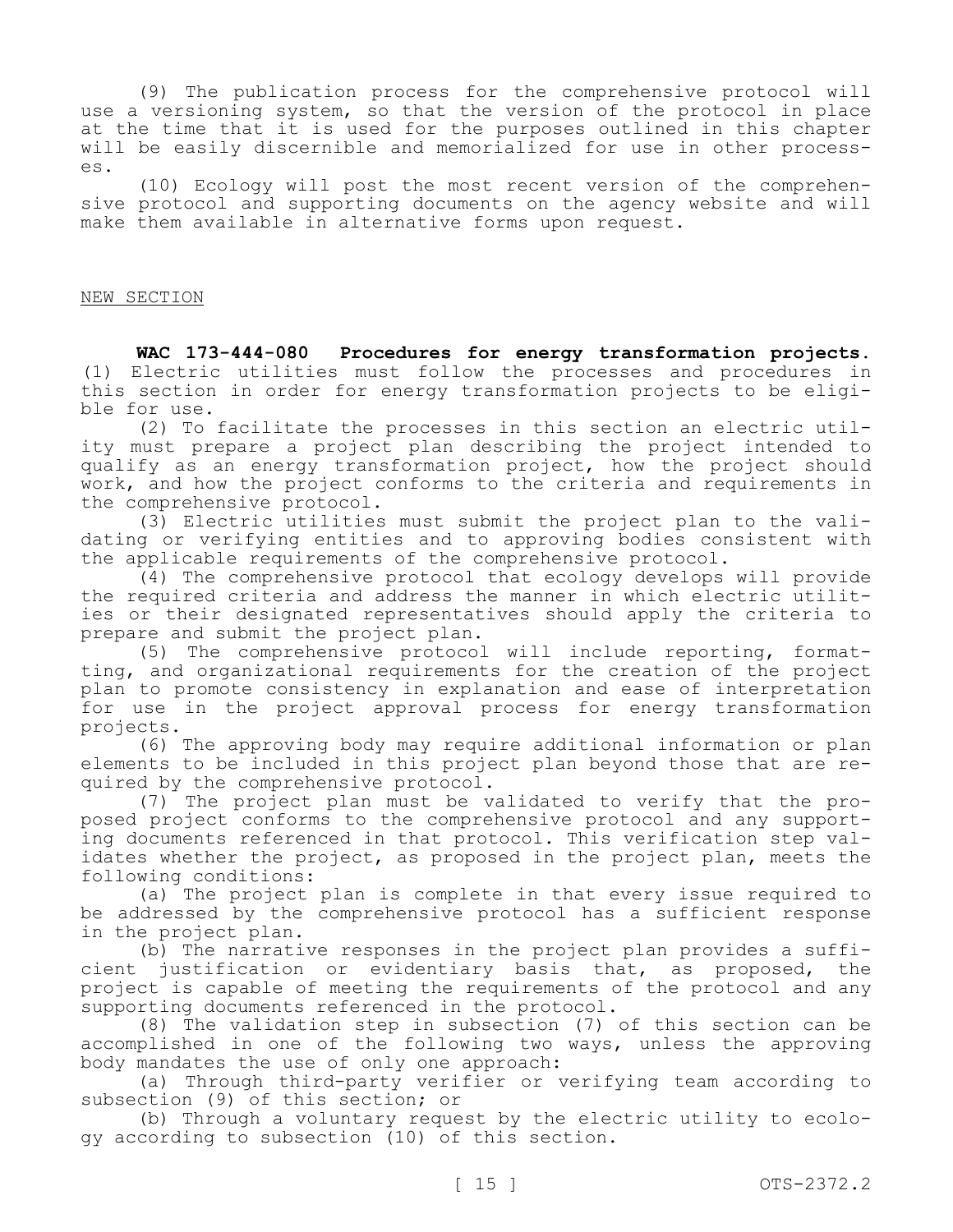(9) If a third party is used for the validation process in subsection (7) of this section, that entity must meet the following requirements:

(a) The third-party verifier, or the firm employing the verifier or verifying team, must be accredited or approved by at least one of the following:

(i) The American National Standards Institute National Accreditation Board accreditation program for Greenhouse Gas Validation/Verification Bodies.

(ii) The California Air Resources Board under California's Regulation for the Mandatory Reporting of GHG emissions.

(iii) Through another accreditation program by prior approval of ecology if it is deemed by ecology that the accreditation program is of equal stringency to (a)(i) or (ii) of this subsection.

(b) The firm employing the verifier or verifying team, or an independent verifier if there is no team or firm involved, must be able to demonstrate that there is no conflict of interest in their evaluation. All verifiers must sign the conflict of interest declaration through a form and process designated by ecology.

(c) The processes and procedures for using a third-party verification service will be established by ecology through a guidance document. After completion by ecology this guidance document will be posted for public comment for a minimum of thirty days.

(10) The validation step in subsection (7) of this section can also be accomplished through a voluntary request by the electric utility to ecology for a validation opinion for the project. This validation opinion will be conducted as follows:

(a) Ecology will first conduct a completeness evaluation to ensure that all aspects of the project plan and supporting application are included, and that the documentation provides a level of detail and clarity sufficient for further evaluation.

(b) If ecology determines the project plan is insufficient or incomplete, ecology will notify the applicant. A period of time for remedying the problem will be provided by ecology. Extensions for good cause may be approved by ecology at its discretion.

(c) If the applicant is able to address all issues with the project plan or supporting materials within the time period provided by ecology, the evaluation process will continue to the next phase. If the applicant is unable to remedy the identified issues, the evaluation process may be put on hold by ecology.

(d) Once ecology judges that the project plan for a project is complete, ecology will post the relevant documents for public comment for a period of forty-five days.

(e) Ecology will conduct a review of the project plan to validate the project plan in relation to the requirements of the comprehensive protocol. Ecology will, to the best of its abilities, follow comparable procedures and analytical methods as those used by verifiers and verifying firms that have been certified through the processes identified in subsection (9)(a) of this section.

(f) Upon completion of its review of a project plan, ecology will provide one of the following appraisals:

(i) Projects plans that appear to meet all requirements set forth in the protocol will be given a provisional status of being "validated."

(ii) Projects plans that do not appear to meet the necessary requirements of the protocol are not provided with a status, and will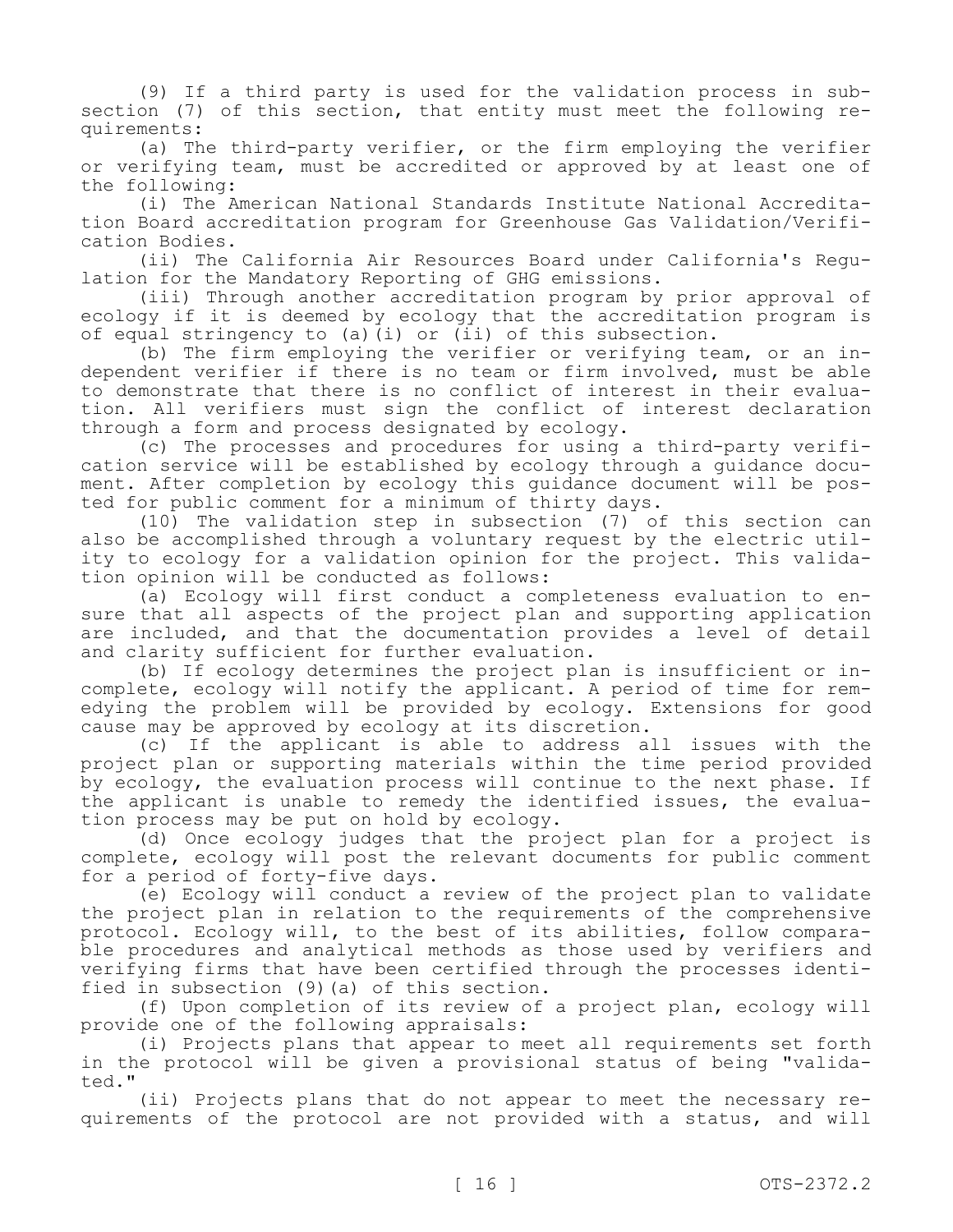not be validated. Ecology will provide an explanation of the factors that led to that determination.

(g) Ecology will review the public comments for project plans that are in the provisionally valid status and make a final appraisal decision.

(h) Those project plans that have met the necessary standards will receive a final determination of being "validated" by ecology.

(11) Applicants may submit for ecology reconsideration a revised project plan and supporting documents for a project plan proposal failing to achieve "validated" status upon initial evaluation.

(12) A project report failing to achieve "validated" status through ecology may also be reevaluated under the third-party validation procedures in subsection (9) of this section.

(13) The electric utility requesting the project validation through either means identified in subsection (8) of this section must be provided with a validation report summarizing the process and the rationale for the decisions made by the validating entity. This validation report will also serve as the proof of validation for the approving body responsible for approving or rejecting the project that is intended as an energy transformation project.

(14) After a project is approved by the applicable approving body, and after the project comes into existence and is functioning, the electric utility must ensure that:

(a) Proper monitoring of the benefits of the project occur over time. The manner and means by which this monitoring occurs may vary between project types, and will be detailed in the comprehensive protocol.

(b) The benefits of the project are being reported over time to one or more bodies. The manner and means by which this reporting occurs will be detailed in the comprehensive protocol.

(15) After a project is approved by the applicable approving body, and after the project comes into existence, the electric utility must conduct or facilitate a performance verification process to verify the actual benefits of the project over time. The manner, timing, and means by which this performance verification occurs may vary from project type, and will be detailed in the comprehensive protocol but will, at a minimum, require that:

(a) The third-party verifier, or the firm employing the verifier or verifying team, must be accredited or approved by at least one of the following:

(i) The American National Standards Institute National Accreditation Board accreditation program for Greenhouse Gas Validation/Verification Bodies.

(ii) The California Air Resources Board under California's Regulation for the Mandatory Reporting of GHG emissions.

(iii) Through another accreditation program by prior approval of ecology if it is deemed by ecology that the accreditation program is of equal stringency to (a)(i) or  $(ii)$  of this subsection.

(b) The firm employing the verifier or verifying team, or an independent verifier if there is no team or firm involved, must be able to demonstrate that there is no conflict of interest in their evaluation. All verifiers must sign the conflict of interest declaration through a form and process designated by ecology.